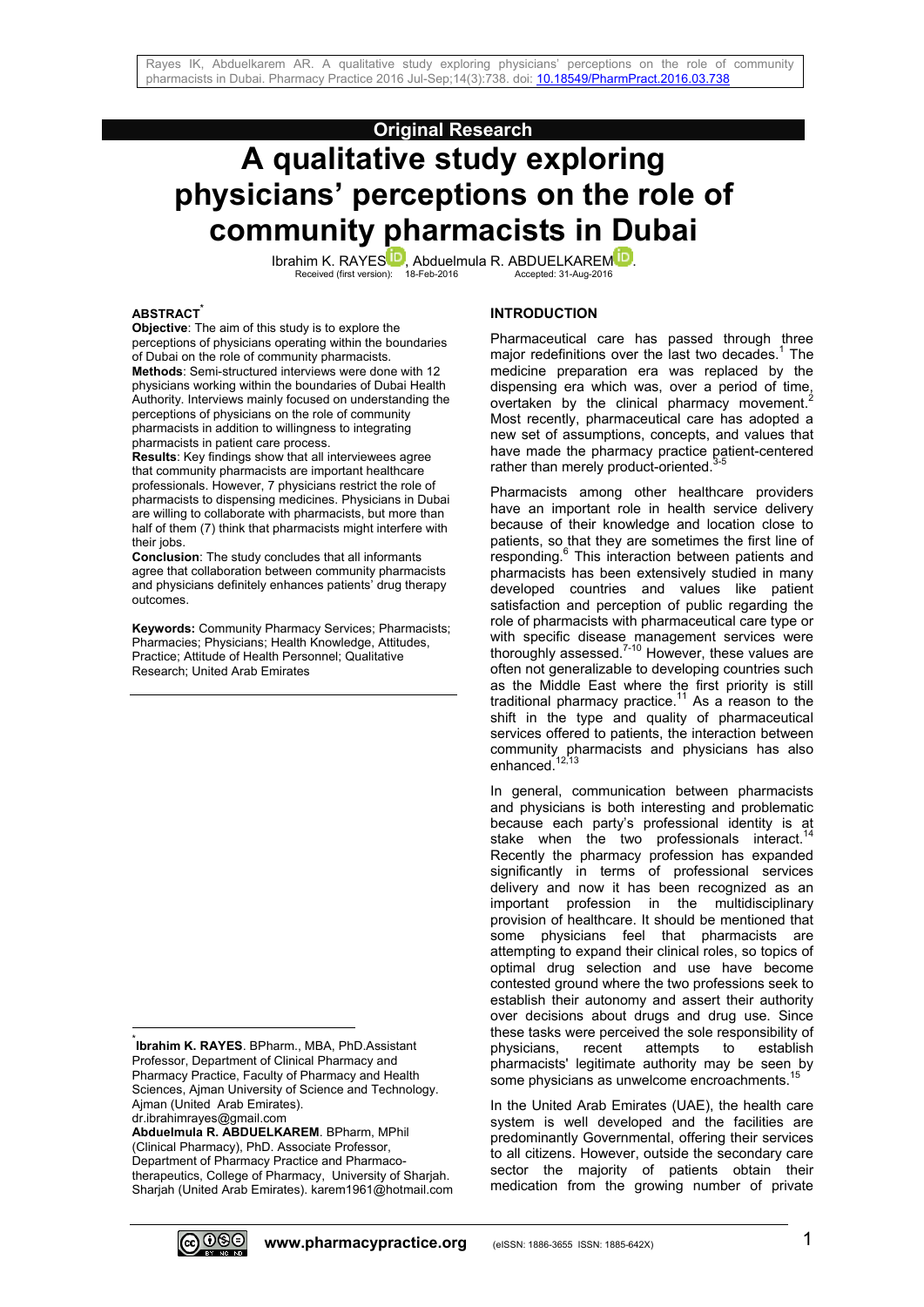Rayes IK, Abduelkarem AR. A qualitative study exploring physicians' perceptions on the role of community pharmacists in Dubai. Pharmacy Practice 2016 Jul-Sep;14(3):738. doi: [10.18549/PharmPract.2016.03.738](https://doi.org/10.18549/PharmPract.2016.03.738)

community pharmacies. Despite the fact that pharmacy practice in community pharmacies in the Gulf area, such as within the UAE, has shown some improvement during the last 15 years, it has not yet fully gained the trust of the public or indeed of health professionals. This would appear to be due to several reasons, including a perceived lack of professionalism on the part of pharmacists by public and health professionals, commercial pressure on community pharmacies, and a lack of enforcement of the regulations governing pharmacy practice within both the community and in hospital settings. However, this does not appear to be the case within some of the developed countries, where the notion of pharmacists prescribing medications and their involvement in patient care seems to been much more readily acceptable to the population and to doctors. This is most likely due to the perception of pharmacists in those countries as senior health professionals.<sup>1</sup>

There had not been any research to measure the perceptions of physicians on the role of community pharmacists in Dubai. For this reason, the aim of this study is to explore the opinions of physicians operating within the boundaries of Dubai on the significance of professional interaction among the two professions.

## **METHODS**

Semi-structured interviews were used to collect data in this research after extensive literature review and depending on a survey done in Pakistan.<sup>1</sup> Application of previously validated instruments to address pharmacy practice issues was found to be useful to ensure instrument validity and reliability.<sup>1</sup>

The participants were physicians recruited using Dubai health authority (DHA) physicians' list that was adopted as sampling frame. The sample of 12 physicians was randomly selected via predetermined numbering system from a current list of approximately 88 (7 male, 5 female) physicians registered to provide their services in government and private hospitals as well as private clinics of the city of Dubai, UAE. The study took place between May 10, 2013 and June 11, 2013. The appointed research team experts managed arrangements for the time and place of interviews during the initial contact and obtained written consents from the participants prior to each interview.

The interviews mainly focus on physicians' perception on the role of community pharmacists and their willingness to collaborate with them. Furthermore, the research team gathered information regarding their experience of working with community pharmacists in their respective positions. Probing questions were used where necessary by the research team and the participants were given freedom to express their views at the end of the interview session. Each interview was conducted by the researcher at the place and time convenient for the physicians and lasted approximately twenty to thirty minutes. The research team conducted all the interviews in English, audio taped and transcribed verbatim. The

authors verified transcripts for their accuracy by listening to the tapes. Then, analyzed the transcripts line by line, which were read repeatedly and line by line, which were read repeatedly and thematically analyzed for its content.<sup>20</sup> From the analysis, saturation of data was reached after 12 interviews with no new themes emerging in the last two interviews. This study was approved by the Ajman University of Science and Technology Human Research Ethics Committee in the UAE.

## **RESULTS**

Twelve interviews were conducted by the research team. Among the participants seven were male while five were female. Demographic characteristics of respondents are shown in Table 1.

Thematic content analysis yielded four major themes: 1) Pharmacist as a healthcare professional in physician minds. 2) Psychological perceptions towards pharmacists. 3) Willingness to collaborate with pharmacists. 4) Separation of prescribing from dispensing in Dubai.

#### **Theme 1: Pharmacist as a Healthcare Professional in Physician Minds**

To investigate the way physicians look at pharmacist's profession in Dubai, we asked participants about the definition of pharmacist to them. All informants were aware of their importance to the ideal medical team.

"A pharmacist is a healthcare professional responsible of observing drugs or medications and dispensing them." (D1)

"When talking about the simplest healthcare setting, general practitioner in a private clinic will start the medical chain, then nurses, and after that an important presence of a pharmacist to provide consultation about pharmacological issues of medicines" (D8)

#### **Theme 2: Psychological Perceptions towards Pharmacists**

Perceptions towards the role of community pharmacists in Dubai were not very optimistic (n=7) among physicians when we asked them about the

| Table 1. Physicians' demographic data |   |
|---------------------------------------|---|
|                                       |   |
| <b>Description</b>                    | N |
| Age range                             |   |
| Under 30                              | 2 |
| $30 - 40$                             | 6 |
| 41-50                                 | 4 |
| Gender                                |   |
| Male                                  | 7 |
| Female                                | 5 |
| Nationality                           |   |
| <b>UAE</b> national                   | 3 |
| Other                                 | 9 |
| Country of Graduation                 |   |
| <b>UAE</b>                            | 3 |
| India                                 | 5 |
| Pakistan                              | 1 |
| Egypt                                 | 2 |
| Syria                                 | 1 |
| Number of years practicing in Dubai   |   |
| Less than 10 years                    | 6 |
| More than 10 years                    | 6 |

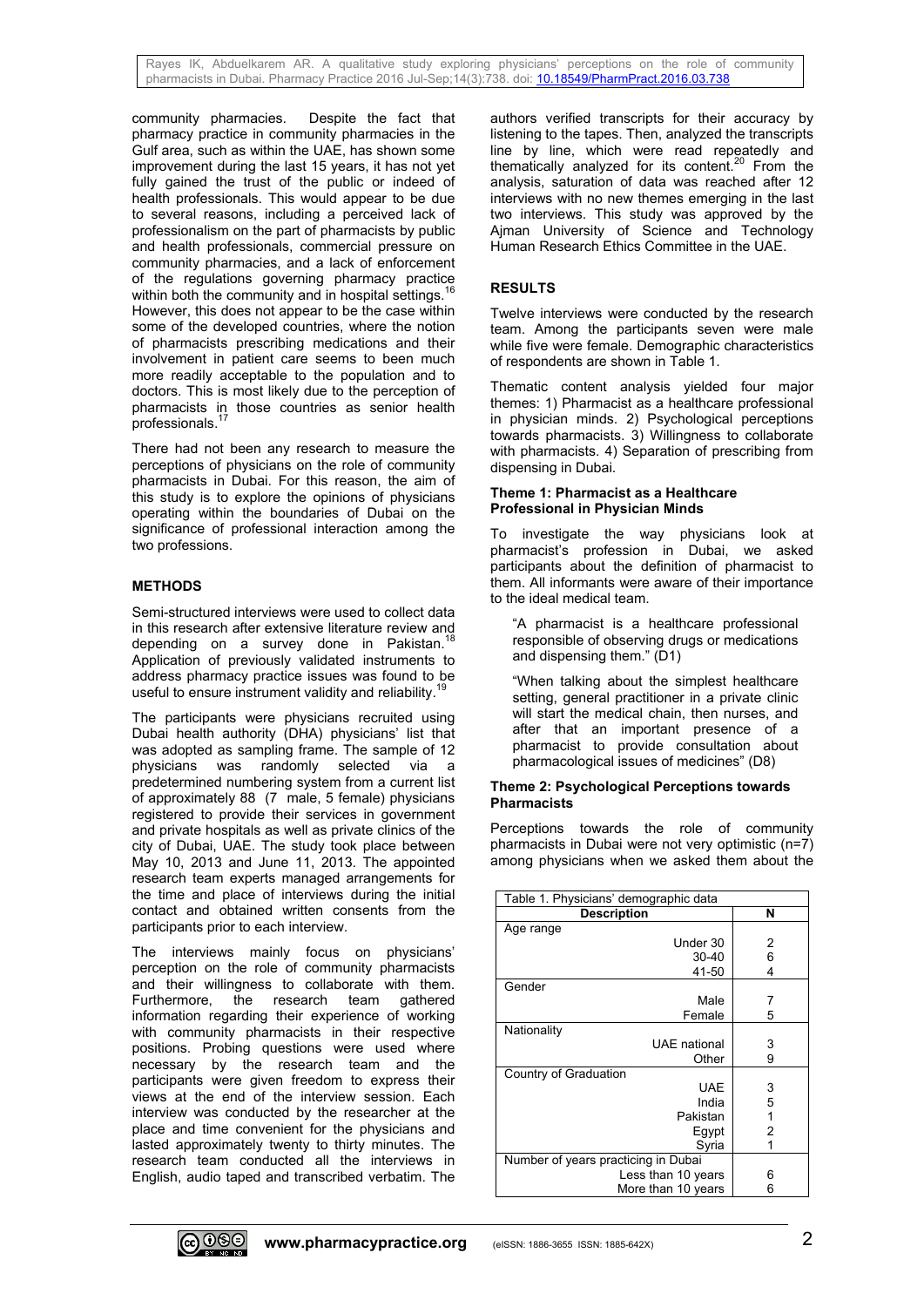way they measure pharmacist's profession importance and significance.

"Theoretically, pharmacists must not be perceived as drug sellers only. They are very essential to any medical team especially when it comes to clarifications about any medication. However, this should not mean that they have the same practical knowledge and exposure to patients that we have. They are only professional with pharmacology. In Dubai, I am afraid to state that pharmacists are business people" (D5)

"Some doctors think that pharmacists interfere with their jobs, this phenomena might be true –sometimes- but the other way around of interference in also existing. This can only be explained due to lack of knowledge about each profession's responsibilities and duties." (D7)

### **Theme 3: Willingness to Collaborate with Pharmacists**

Almost all informants (n=11) agreed that collaboration with community pharmacists pours into enhancing patients' drug therapy outcomes and accelerating cure process.

"For sure, I would like to work with pharmacists and I am currently doing that. A doctor cannot perform properly without advises on medicines from pharmacists. There are sometimes many drugs available in the market and the only person who has vast information about them is the pharmacist." (D2)

"Yes, I would love to work with them. Doctors<br>must bave good relationships with have good relationships with pharmacists. I frequently contact pharmacists when I require information about medications' safety or any possible drug-drug interaction." (D4)

## **Theme 4: Separation of Dispensing From Prescribing in Dubai**

Separation of dispensing from prescribing is a major issue in many Asian countries.<sup>21</sup> Fortunately, informants explained that the situation in UAE in general and Dubai in particular is different. This means that there is a perspicuous separation between the duties of the two professions.

"According to DHA, it is illegal for us to sell medicines to patients in our clinics. I believe that there is a huge fine if any doctor does so." (D6)

"When talking about myself as a psychiatrist, it is against the ethics and the regulations to provide drugs to my patients in my clinic and I think that even general practitioners do not do it here." (D10)

# **DISCUSSION**

Recently, community pharmacists have become closer to patients as their profession changed its approach and mutated to a better contribution with public rather than being merely product centered.<sup>2</sup> This resulted into enhancing the cooperation between pharmacists and physicians and the ability to discuss matters related to accelerating patients' cure process.<sup>23,24</sup>

In developed countries, studies showed that physicians accepted the extended role of community pharmacists. $25,26$  Other studies investigated physicians' perceptions regarding the role of community pharmacists showed that they do support and acknowledge pharmacists' role but overall, they do not know what to expect from pharmacists.<sup>27,28</sup>

Possibility of interpersonal conflicts might flourish due to increased frequency of contact and collaboration with other individuals and this is what is occasionally occurring between pharmacists and physicians.<sup>29</sup> Few studies have shown negative experiences from physicians when dealing with pharmacists. It was reported that some pharmacists have been involved in dispensing alternatives without prior permission instead of prescribed mated photographic potential medicines.<sup>30</sup> When it comes to clinical pharmacists, the perception of physicians is different as there are studies which showed very favorable attitude towards the clinical pharmacists' role with some concerns from transferring some responsibilities to clinical pharmacists.<sup>31-33</sup>

In the context of developing countries, the situation of pharmacy practice varies from one country to another. In a neighbor country like Qatar, a study had shown that physicians had less comfort and expectations of patient-oriented pharmacist roles but were not threatened to learn more about these capabilities or explore enhanced collaboration in patient care.<sup>34</sup> In case of UAE, pharmacy profession is in an advanced stage of its development in terms of pharmaceutical care. During recent years in Dubai, many advancement points had helped pharmacists to play greater role in patients' healthcare. Some of them were developing many new and up-to-date rules and regulations by DHA which controls licensing procedures for all medical professionals and organizations. In addition, competition level was dramatically increased in Dubai because of the entry of huge multinational and domestic pharmacy chains which are spending plenty of their financial resources on training their pharmacists, advertisements, and fancy decorations in their pharmacies. These points combined forced community pharmacists in Dubai to enhance services provided in order to win competition and grant a higher market share.

Therefore, contact of community pharmacists in Dubai with physicians was increased due to the above points. To understand the perception of physicians practicing in Dubai regarding their recent experience of community pharmacists and pharmacy services provided by them and their future expectation is very critical. This will help to develop strategies for better services provided to patients in the future due to elevated collaboration level between pharmacists and physicians. Similar studies were conducted in developed countries. 35-37

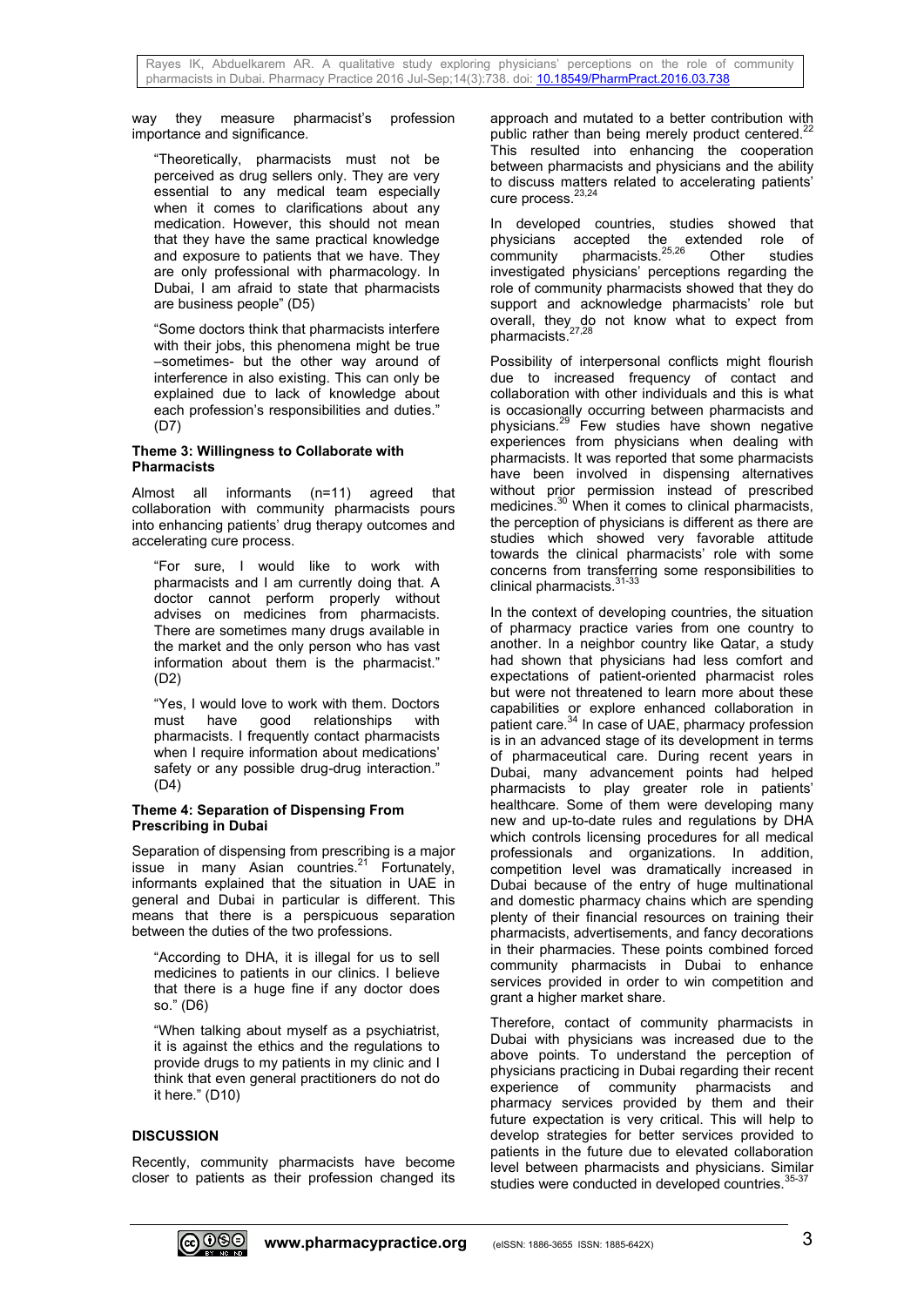Although all the informants who participated in this research agreed that the pharmacists are very important members for any healthcare setting, but more than half of them (n=7) defined community pharmacists as medical professionals responsible only of dispensing medicines.

Pharmaceutical care is a worldwide accepted mission of pharmacy profession, which cannot be fulfilled without proper collaboration with other healthcare professionals to practice rational drug usage.<sup>30</sup> Interviewers extracted this point from the informants who almost agreed (n=11) on this concept. However, seven physicians had sort of doubt about the current scenario of pharmacy practice in Dubai in regards to pharmacists interfering with some of their duties and responsibilities. Due to the previous point, five of them added that they look at community pharmacists in Dubai as business people. In a recent study; the same concept was discovered in Qatar.<sup>38</sup>

A contradictory perception was extracted by the respondents stated that they are willing to work hand in hand with community pharmacists. This theoretical and comprehensive perception was only applied by four respondents in their daily medicine practice in Dubai.

Among the two professions, their respective knowledge and expertise demand separation of medicine and pharmacy into two independent but correlated professions.<sup>39,40</sup> In many developing countries and some developed countries, the separation of prescribing from dispensing is not common due to insufficient pharmacy services coverage, increased drug accessibility and availability for the physicians' patients and for financial gain. $41$  This situation is popular among physicians in many Asian countries where they both prescribe and dispense drugs, earning profits that vary with the types and amount of drugs

dispensed. $21,42$  The situation in the UAE in general and Dubai in particular is totally different compared to some developing countries facing the problem of lack of separation between prescribing and dispensing as there are strict rules and regulations by MOH and DHA which hinder physicians from providing pharmacy services in their clinics.

## **Study Limitations**

We conducted this study only among private sector physicians and governmental hospital physicians operating in the city of Dubai. The exclusion of physicians from public and private sectors in rural areas of Dubai might limit the generalizability of the study. Furthermore, conducting limited number on interviews with physicians might limit the generalizability of the study.

## **CONCLUSIONS**

This study was the first of its kind to explore the perception of physicians on the role of community pharmacists in Dubai. It can be concluded from the results extracted that physicians in Dubai found receptive to the expanding role of the community pharmacists as well as considering them drug information source. However, these expectations do not match with their daily experience as the community pharmacists are not providing quality range of clinically focused pharmacy services rather they perceive pharmacists product-oriented. Although they are expecting broad range of services from community pharmacists, but they are sometimes appearing less comfortable with pharmacists' provision of direct patient care.

# **CONFLICT OF INTEREST**

The authors declare that they have no conflict of interest to disclose.

# **References**

- 1. Higby GJ. American pharmacy in the twentieth century. Am J Health Syst Pharm. 1997;54(16):1805-1815.
- 2. Clark BE, Mount JK. Pharmacy service orientation: a measure of organizational culture in pharmacy practice sites. Res Social Adm Pharm. 2006;2(1):110-128.
- 3. Anderson S. Making Medicine: a brief history of pharmacy and pharmaceuticals, London, UK, Pharmaceutical Press London; 2005.
- 4. Peterson M, Kelly N. Managing pharmacy practice: principles, strategies, and systems, Boca Raton, Florida, CRC Press; 2004.
- 5. Niquille A, Lattmann C, Bugnon O. Medication reviews led by community pharmacists in Switzerland: a qualitative survey to evaluate barriers and facilitators. Pharm Pract (Granada). 2010;8(1):35-42.
- 6. Smith F. Private local pharmacies in low-and-middle income countries: a review of interventions to enhance their role in public health. Trop Med Int Health. 2009;14(3):362-372. doi[: 10.1111/j.1365-3156.2009.02232.x](https://doi.org/10.1111/j.1365-3156.2009.02232.x)
- 7. Pascoe GC. Patient satisfaction in primary health care: a literature review and analysis. Eval Program Plann. 1983;6(3- 4):185-210.
- 8. Marquis MS, Davies AR, Ware JE Jr. Patient satisfaction and change in medical care provider: a longitudinal study. Med Care. 1983;21(8):821-829.
- 9. Zastowny TR, Roghmann KJ, Cafferata GL. Patient satisfaction and the use of health services: explorations in causality. Med Care. 1989;27(7):705-723.
- 10. Gourley GK, Gourley DR, La Monica Rigolosi E, Reed P, Solomon DK, Washington E. Development and validation of the pharmaceutical care satisfaction questionnaire. Am J Manag Care. 2001;7(5):461-466.